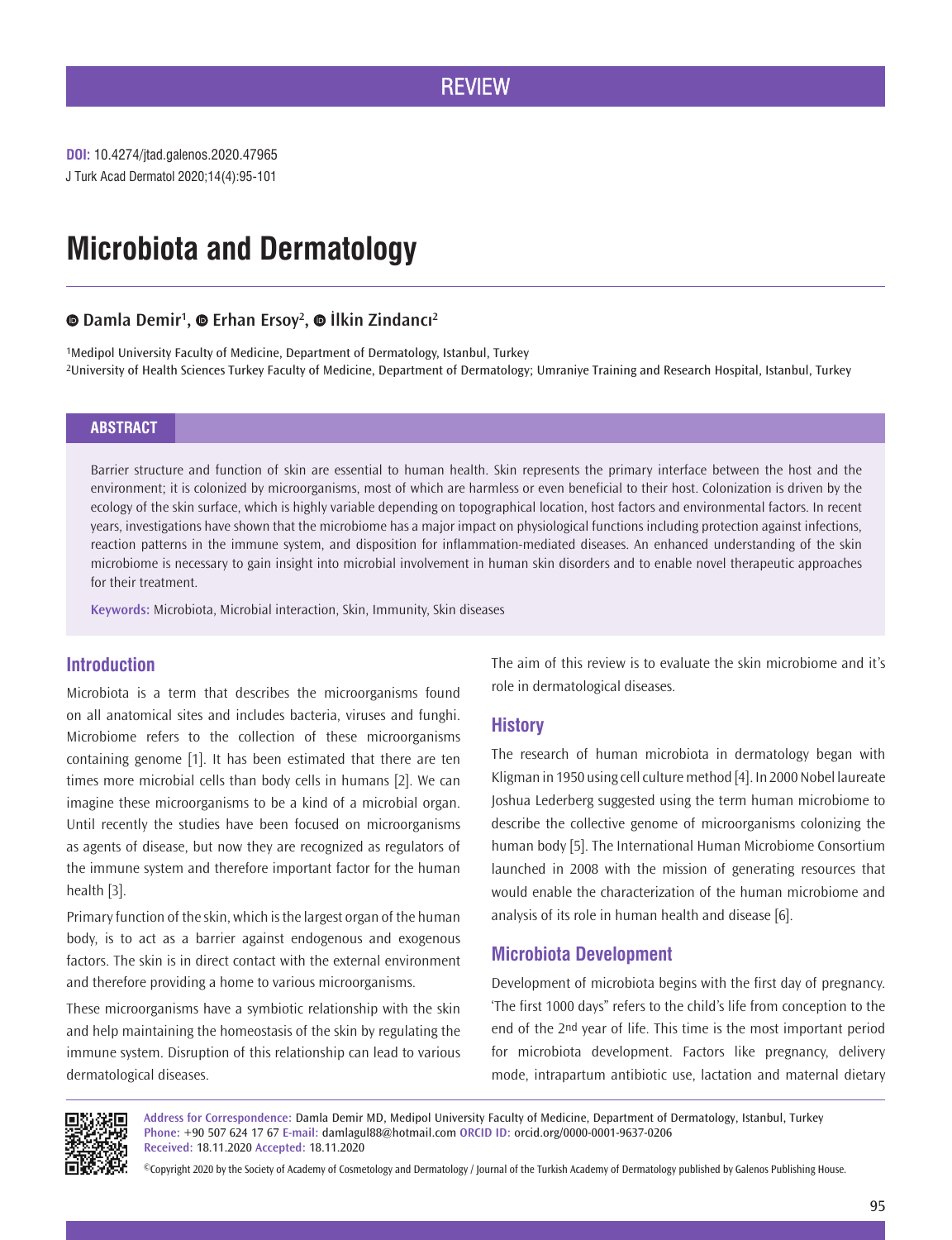factors cause temporary or permanent changes on composition of microbiota [7].

Pregnancy is the first step on the development of baby's microbiota. Sequencing analysis of unculturable microorganisms has been used to define microbial composition of placental membranes, amniotic fluid, umblical cords and meconium. The placental microbiota composition has been found similar to the maternal oral microbiota and it's been considered that it can influence the fetal immune tolerance [8]. Maternal dietary factors, maternal body mass index, intrapartum antibiotic use and stress during pregnancy affect maternal microbiota composition. That, in turn, has an effect on the babies microbiota composition and immune system [8,9].

Delivery mode is one of the key factors on the development of microbiota. During vaginal delivery newborn's skin is colonised with the maternal vaginal flora. Skin flora in newborns delivered by Cesarean section (C-section) resembled that of the mother's skin. A study by Dominguez-Bello in 2010 has shown that microbiota compositions of newborns differ between vaginal delivery and C-section. Vaginal delivered infants acquired bacterial communities resembling maternal vaginal microbiota, dominated by *Lactobacillus* and followed by *Atopobium*, *Prevotella*, or *Sneathia*. *Lactobacillus*  has not been found dominant in C-section delivered infants, on the contrary, their microbiota were dominated by *Staphylococcus* similar to skin flora [10].

An another research by Martin et al. [11] has shown that in vaginally born infants receiving breast milk, *Bifidobacterium* dominance occurs in 20 days in contradistinction to six months in C-section delivered infants. In a systematic review, Rutayisire et al. [12] reported that *Bifidobacterium*, *Enterobacteriaceae*, *Bacteroides* and *Lactobacillus genera* were to be significantly more frequent in vaginally delivered infants compared with CS delivered. *Haemophilius*, *Veillonella*, *Clostridiaceae* ve *Klebsiella* genera were more frequent in CS delivered infants. *Clostridiaceae* dominance in microbiota continued to the end of the 2<sup>nd</sup> month, on the other hand Bifidobacterium and *Bacteroides* became prominent only after 3rd month.

Another key factor for the early-life development of microbiota is the breastfeeding (8). Studies on breastfeeding have shown that a diverse population of bacteria is present in breast milk (ranging from 100 to 105 CFU per mL depending on the study) and this population differs with the delivery mode and gestational age [13,14]. Streptococcus, *Staphylococcus*, *Lactobacillus*, *Bifidobacterium*, *Enterococcus*, and *Propionibacterium* were most common but other short-chain fatty acid producing bacteria such as *Veillonella*, *Propionibacterium*, and *Faecalibacterium* have also been isolated from breast milk [15]. Breastfeeding may influence development of immune-mediated

diseases through several mechanisms including shaping gut microbiota and thus impacts on immune system [8].

# **Skin Microbiome**

The skin microbiota conceived of as two microbial groups; permanent residents and transient microorganisms (temporary residents) which arise from the environment and persist for hours to days [16]. Grice and Segre [17] reported that *Actinobacteria*, *Firmicutes*, *Bacteroidetes* and *Proteobacteria* were dominant in skin microbiota.

Skin microbiota and microbial colonization are dependent on the anatomical and physiology of the skin site [17,18]. Human skin consists of 4 microenvironments: dry, moist, sebaceous and other (sweat glands, hair follicles, dermal layers) [19]. Each microenviroment has a distinct microbiota. *Corynebacteria*, *Proteobacteria*, *Flavobacteriales* are dominant on dry areas like forearm and buttock; *Corynebacteria*, *Proteobacteria*, *Staphylococcus* are dominant on moist areas like axillary vault, antecubital and popliteal fossa. Sebaceous microenviroment like face and upper body contains mainly *Cutibacterium* and *Staphylococcus* [20]. In addition, a specific microbiome profile has been found not only on the skin surface but also in the deep layers of the epidermis, dermis and dermal fat tissue [21].

The skin microbiome consists not only of bacteria, but also of microorganisms such as fungi, arthropods, viruses (22). Most common fungal species *Malassezia* spp. are especially prevalent on most of the body and scalp. The Demodex mites, which are microscopic arthropods, are lipophilic. *Demodex folliculorum* are located in hair follicles; *Demodex brevis* are located in sebaceous glands and meibomian glands which line the margin of the eyelids [23].

Skin microbiome may differ from person to person. This differences can be divided as intrinsic and extrinsic factors. Intrinsic factors are age, genotype, body temperature and pH and host immune system. Extrinsic factors are climate, humidity, antibiotic use, clothing choices, detergent and emollient use, surface contact factors such as antiperspirant and frequency of hygiene [24,25,26,27,28,29,30,31].

# **Skin Microbiota and Immune System**

The skin consists of two layers called "epidermis" and "dermis". The first cells that take an active role in the immune response in the skin are "keratinocytes" in the epidermis. These cells recognize structures of pathogens with pattern recognition receptors (PRR), and produce anti-microbial peptides and cytokines. "Langerhans cells", a special subgroup of dendritic cells, are also located in the epidermis. Dermis contains dendritic cells, macrophages, mast cells, T-cells, plasma cells, natural killer cells, natural lymphoid cells [32].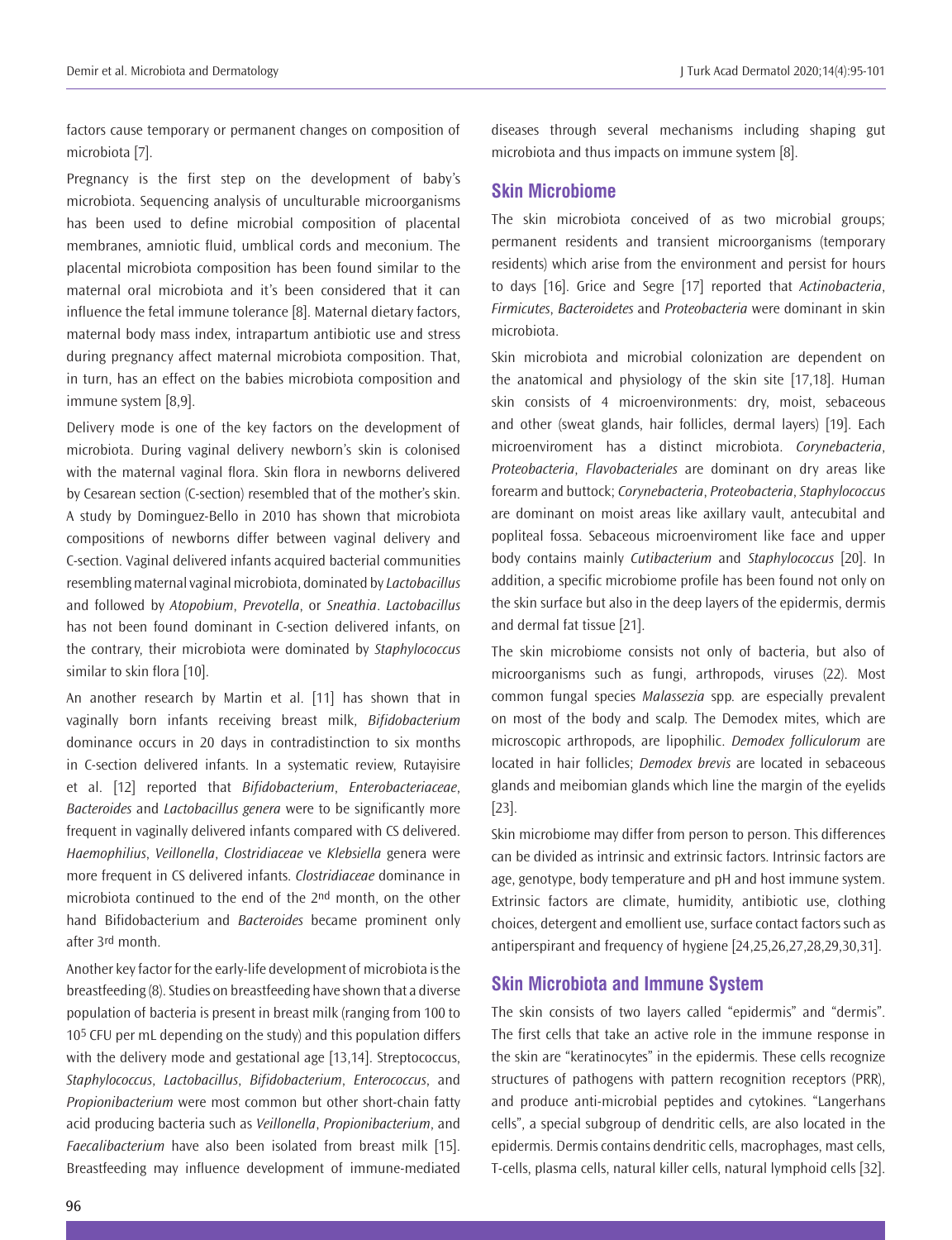The main function of these cells is to identify pathogens entering the skin and to balance the host and skin microbiome [33].

Skin microbiota affects the innate immune responses in the skin by triggering the production of antimicrobial peptides (AMPs), complement system elements and interleukin-1 (IL-1). IL-1 production triggers the production of IL-17 and interferon-gamma from T-cells (34).

The skin has the capacity to distinguish between commensal microorganisms that form microbiota and pathogenic microorganisms. Although its mechanism is not known exactly, it has been thought to be achieved by dendritic cell modulation [33]. How commensal microorganism antigens are continuously recognized by the immune system is not yet known. It is thought to be possible with dendritic cell extensions, direct uptake by keratinocyte or antigen presenting cells, or by passive epidermal diffusion [34].

T-cell responses are important in interaction with the microbiota. In healthy skin, gamma-delta (γδ) T lymphocytes and alpha-beta T lymphocytes are found in both epidermal and dermal layers. Apart from these, there are resident memory T-cells (Resident memory T: TRM), which have a strong and long-lasting effect, and Foxp3  $+$ memory regulator T (Treg) cells located around the hair follicles. CD8+ TRM cells are found in the epidermis, CD4+ TRM cells are found in the dermiş [35]. Langerhans cells are normally involved in the formation of regulatory T-cells against self-antigens and microbiota and take part in providing tolerance [36].

In the neonatal period, the formation of  $F\alpha p3 + T \gamma qs$  as a result of encountering commensal bacteria such as *S. epidermidis* is critical in the development of commensal-specific tolerance [37,38]. Some substances produced by *S. epidermidis* selectively inhibit *S. aureus* and group A streptococci [33]. Lipoteichoic acid, a product of *S. epidermidis*, inhibits TLR3 signaling by binding to toll-like receptor-2 (TLR2), one of the natural immune system receptors, during tissue damage; and thus reduces inflammation, promotes wound healing, and triggers IL-17A+ CD8+ T-cells to settle in the epidermis [39]. In addition, *S. epidermidis* colonization has been shown to be sufficient to trigger protective immunity against pathogenic Leishmania major infection [40]. It has been shown that Treg cells accumulate in the skin of mice treated with *Vitreoscilla* filiformis lysate, which is a gram negative bacterium, and IL-10 production is triggered [40].

Dectin-1, located in the stratum corneum, is a non-TLR beta-(β) glucan PRR and is the most important PRR in antifungal immunity [41]. It triggers Th1 response against *Candida albicans* in the pathogenic form of pseudohyphae. It has been shown that IL-17Aproducing dermally located γδ T-cells decrease and commensal bacterial colonization increases in germ-free mice skin [42,43].

These cells provide IL-17A production in the early stage and it's important in protecting against *S. aureus* and *C. albicans* infections. The skin microbiome is mostly controlled by AMPs and proteins induced by cytokines such as IL-17A and IL-22, produced by T-cells in the skin. The presence of CD1a restricted T-cells that produce high levels of IL-22, recognize natural autoantigens and respond to intrinsic lipids has been demonstrated in the skin. This suggests that microbiome-derived lipids may also be effective in the establishment and maintenance of T-cells in the skin [44].

The deterioration of the balance of the microbiota for any reason is called "dysbiosis" and this can lead to the emergence of some inflammatory and systemic autoimmune diseases. The activation status of the host, its genetic predisposition, the localization of a certain microbe and its association with other microbial members are effective in triggering the disease [45].

## **Microbiata and Dermatological Diseases**

## **Atopic Dermatitis**

Atopic dermatitis (AD) is a chronic inflammatory skin disease characterized by itching, xerosis and eczema attacks. Pathophysiology of AD involves elements of fillagrin gene mutation, epidermal barrier dysfunction, changes in cellular immune response and environmental factors.

The "hygiene hypothesis", which shows that the development of allergy increases with the decrease of microbial contact in early childhood, has turned into the "biodiversity hypothesis" with the detection that the microbiome is much more diverse than is known [46]. The rapid decline of environmental biodiversity associated with development has been associated with the increase in the prevalence of inflammatory and especially allergic diseases. Microbiota diversity and immunomodulatory capacity decrease due to decrease in natural environmental biodiversity [47]. The longterm protective effect of early exposure to microbial agents may be due to epigenetic regulation of the epithelium or long-term effects on T and B cell programming [48].

Staphylococcal colonization of the skin has been found to be high in children with atopic dermatitis. *S. aureus* activates protease receptors to disrupt the epidermal barrier of AD patients. It releases endotoxins and enterotoxins that stimulate mast cells and cause inflammation and dysregulation of keratinocytes. It also upregulates the production of type 2 cytokines such as thymic stromal lymphopoietin, IL-4 and IL-13 [49]. High IL-4 and IL-13 consume AMPs produced by keratinocytes needed to control pathogenic organisms [50]. Thus, TLR2-mediated detection of *S. aureus* in Langerhans cells is impaired, causing a keratinocyte dysregulation and disruption of the skin microbiome [51].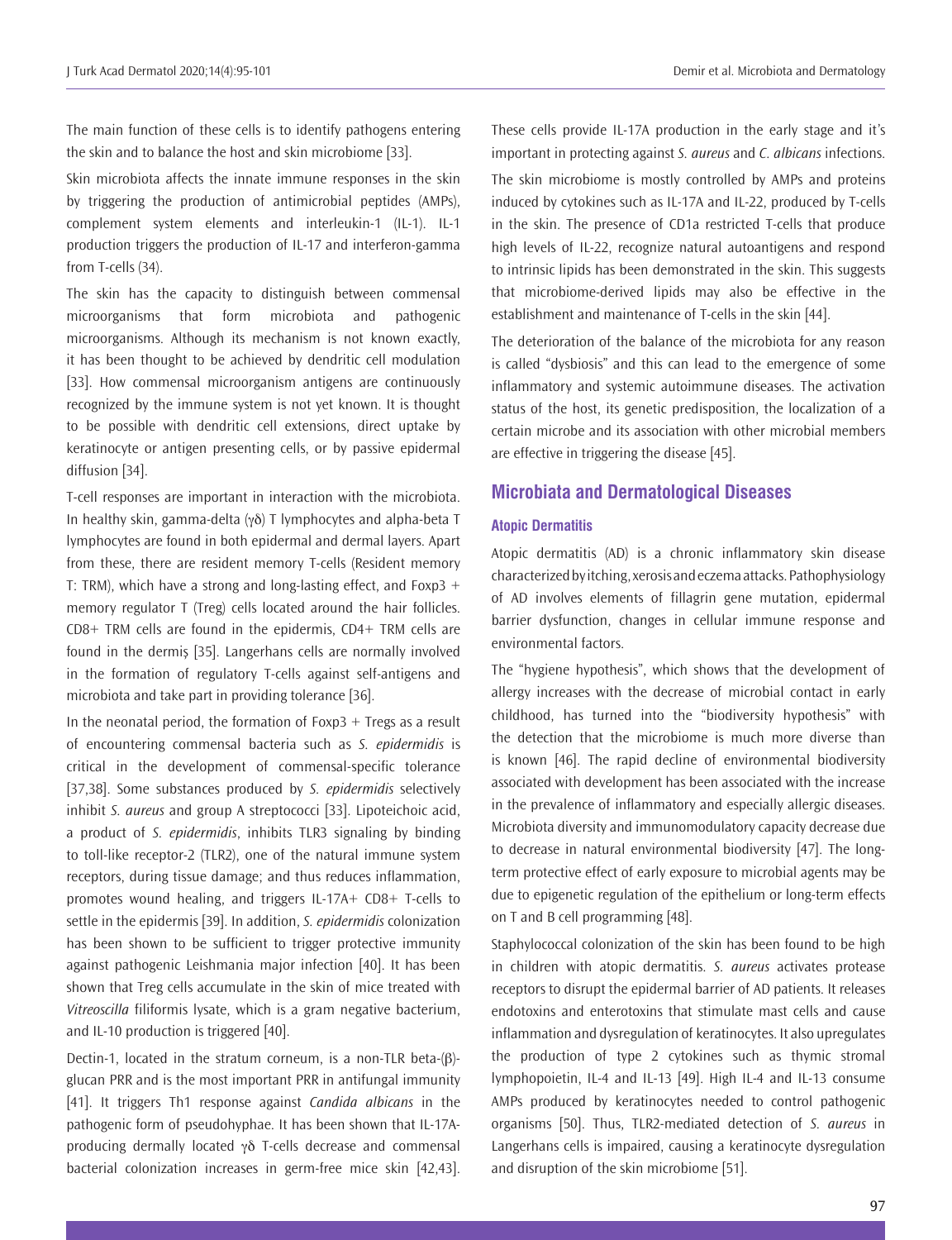In healthy skin, *Staphylococcus epidermidis* activates TLR2, which induces keratinocyte-induced AMP secretion. In addition, coagulase negative bacteria such as *S. epidermidis*, *S. hominis*, and *S. lugdunensis* secrete antimicrobials that limit *S. aureus* overgrowth and biofilm formation. This protective process is impaired when *S. aureus* is the dominant species in the skin. According to the studies *S. aureus* colonization was found to be more intense in the disease involvement areas and was found to be associated with exacerbations in the disease [52].

Apart from the skin microbiome, the gut microbiota is also important in the disease [46]. Decreasing diversity of the gut microbiome has also been reported to cause the development of atopic dermatitis [53]. It has been shown that in patients with atopic dermatitis, the number of *Bifidobacteria* leading a commensal life in the gut flora is lower [54]. It has been reported that the risk of developing atopic dermatitis is increased in patients with increased antibiotic use in the first two years of life [46].

In contrast to atopic individuals, it has been shown that the density of *Acinetobacter* species from the *Gammaproteobacteria* class and IL-10 production in peripheral mononuclear cells increase in direct proportion to healthy individuals. TLR2 activation by nonpathogenic bacteria has been shown to trigger the formation of tolerogenic dendritic cells and regulatory Tr1 cells and reduce atopic inflammation [39].

Due to the strong relationship between AD and microbiome, it is aimed to increase commensal microorganisms in treatment. In the study by Nakatsuji et al. [55], it was found that autologous microbiome transplantation of *S. hominis* and *S. epidermidis* was effective in controlling *S. aureus* overgrowth. In the study of Myles et al. [56], the addition of topical *Roseomonas mucosa* and *Vitreoscilla filiformis* bacterial lysate improved the inflammation and severity of eczema.

#### **Psoriasis**

Psoriasis is an inflammatory skin disease characterized by erythematous scaly plaques. Recent studies on psoriasis and microbiome have found differences in both skin and gut microbiome of psoriasis patients. In 2008, Gao et al. [57] reported an increase in the number of *Firmicutes* and a decrease in the number of *Proteobacteria* and *Acinetobacter* in psoriatic plaques when compared to non-lesional skin. In a study by Alekseyenko et al. [58] in 2013, an increase in the number of *Staphylococci* and a decrease in *Proteobacteria* (*Cupriavidus* spp., *Schlegelella* spp., *Methylobacterium* spp.) and *Bacteroidetes* (*Flavisolibacter* spp.) were found in psoriasis patients. Many studies have reported an increase in the number of *Staphylococci*, *Streptococci* and a decrease in the number of *Cutibacteria* in psoriatic lesions. In a similar study, an increase in the number of *Corynebacterium*, *Cutibacterium*,

*Staphylococcus* and *Streptococcus* and a decrease in the number of Firmicutes and Actinobacteria were found in lesional and nonlesional skin of psoriasis patients. It has been reported that there is a decrease in the variety of bacteria in both lesional and nonlesional skin of psoriasis patients compared to healthy controls [59]. In a study, Chang et al. [60] compared psoriasis patients with healthy controls and found that *S. aureus* colonization was increased in both lesional and non-lesional skin in psoriasis patients. In the same study, it was found that mice colonized with *S. aureus* stimulate the Th17 response more than mice colonized with *S. epidermidis*. They suggested that *S. aureus* increased proinflammatory cytokine release and inflammatory response in psoriasis patients. This suggests that the irregularity of the skin microbiome in psoriasis patients is not limited to lesioned skin, but affects the entire skin microbiome.

In addition, it has been determined that psoriasis patients differ not only in skin microbiome but also in gut microbiome. In a study comparing psoriasis and psoriatic arthritis patients with healthy controls, it was found that the colonization of *Coprococcus genus*, *Akkermansia* and *Ruminococcus* genera decreased [61]. In a study by Scher et al. [62], they found a decrease in the diversity of bacteria in the gut of patients with psoriatic arthritis and psoriasis. They found a decrease in *Actinobacterium* colonization in both groups compared to healthy controls. In the group of psoriasis patients, they reported that the high *Firmicutes/Bacteroidetes* ratio showed a positive correlation with the Psoriasis Area Severity Index score intralesional and topical, to C. acnes-induced lesions suppressed.

Although it has been suggested that psoriasis may be related to the changes in the composition of the skin-gut bacteria and that changes in the microbiome may trigger psoriasis, the different results obtained with different methods do not provide a definite evidence on psoriasis-microbiome relationship. For this reason, it has been suggested that psoriasis is not only due to changes in the microbiome, but also a combination of genetic and environmental factors.

#### **Acne**

The acne microbiome started in 1960 with culture-based studies and continues to gain momentum today. As a result of sequencing with metagenomic analyzes, *Cutibacterium acnes* was found to be dominant in the pilosebaceous units of both patients with acne and healthy individuals [63]. *Cutibacterium*, *Staphylococcus* and *Malassezia* species were isolated by PCR examination of acne follicles and a correlation was found with the number of *Malassezia* species on the skin surface and the number of inflammatory acne [64]. *C. acnes* causes tissue destruction by secreting lipase, porphyrins and proteases. There is a correlation between the amount of porphyrin in the hair follicle and the severity of acne. It has been shown that acne-associated type IA-2 strains produce more porphyrin and that porphyrin synthesis of these strains is increased with vitamin B12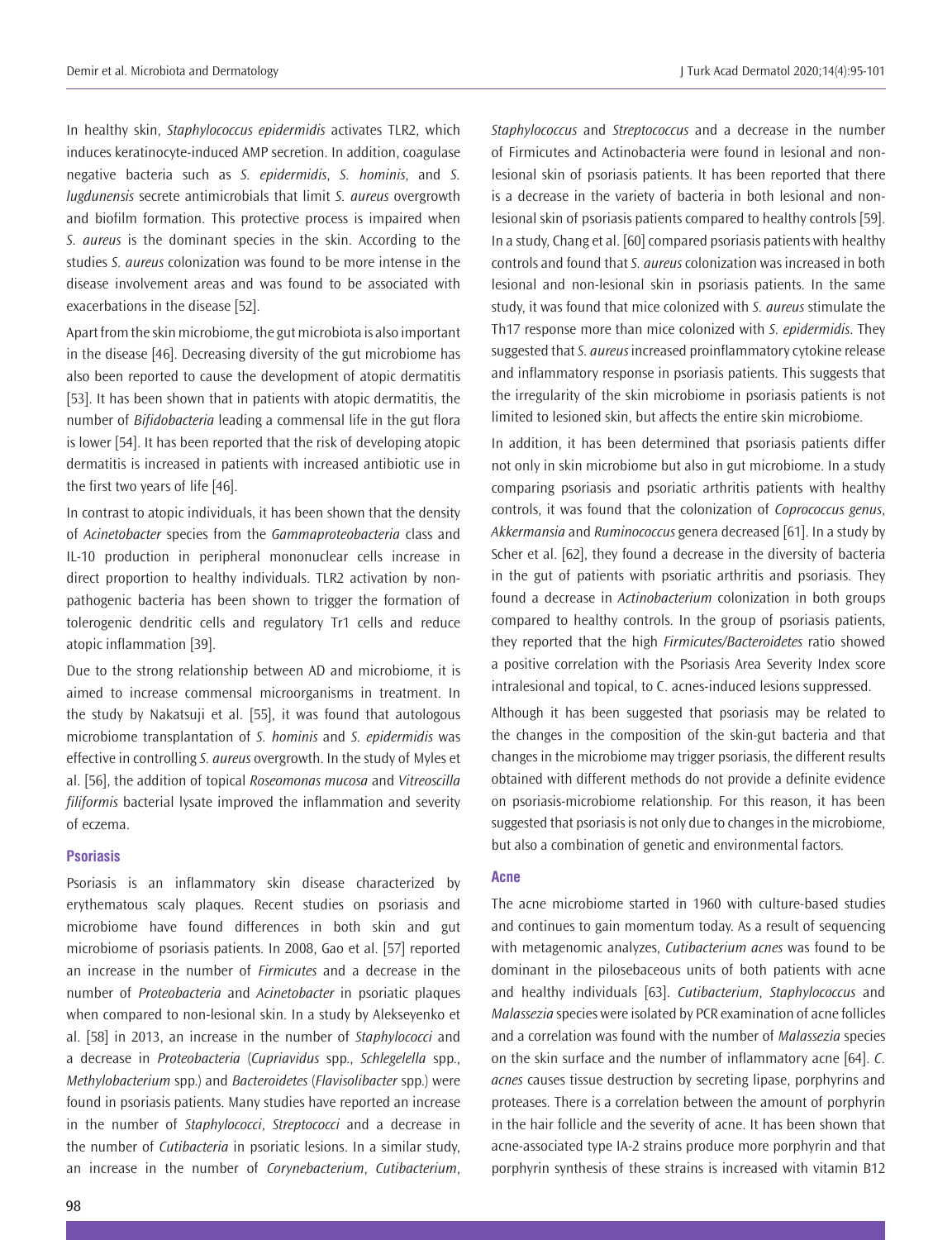intake [65]. In *C. acnes* species in healthy skin, a gene (deoR) has been identified which suppresses porphyrin biosynthesis. These findings suggest that methods targeting the porphyrin biosynthesis pathway and the probiotic use of *C. acnes* species associated with healthy skin may be the new possible acne treatment options. In addition, in an *in vitro* study, it has been shown that skin microorganisms, especially *S. epidermidis*, have an inhibitory effect on the growth of *C. acnes* by making glycerol fermentation. The researchers later demonstrated in vivo that administration of succinic acid, both intralesional and topical, to *C. acnes*-induced lesions suppressed *C. acnes*-mediated inflammation [66].

#### **Rosacea**

Rosacea is a skin disease characterized by facial erythema, telangiectasia and/or inflammatory papules and pustules. Abnormal neurovascular activation, irregular release of inflammatory molecules and proliferation of microorganisms in the skin are blamed in the etiopathogenesis [67]. Although Demodex folliculorum is a mite that lives on healthy skin, an increase has been detected in patients with rosacea. It has been hypothesized that this mite's exoskeleton stimulates the release of pathogenic inflammatory mediators [68]. *Helicobacter pylori*  is the most accused agent in the relationship between rosacea and gut microbiota [69]. Although the exact pathway between H. pylori infection and rosacea has not been fully elucidated, studies suggest that it may act via proinflammatory virulence peptides, especially in those with gastrointestinal symptoms [70]. However, the relationship to *H. pylori* and rosacea remains controversial, as other studies have failed to find a correlation between the two entities [71,72,73,74]. Whether dysbiosis occurs in response to rosacea or is a cause is still debated [75].

#### **Hidradenitis Suppurativa**

Although hidradenitis suppurativa (HS) is stated to be sterile at the beginning of the disease process, it is suggested that the microbiome of preclinical HS is also different due to the detection of less bacteria and biofilms in the nonlesional axillary skin of the patients compared to healthy individuals. Therefore, it has been suggested that HS should be considered in the spectrum of bacterial biofilm-based disorders [76].

## **Conclusion**

Commensal microorganisms on the skin protect the skin from external factors like a shield with a symbiotic relationship. Disruption of this relationship plays a key role in the pathogenesis of different skin diseases. Today many studies on the roles of microbiota in etiopathogenesis of systemic and dermatological diseases ar ongoing, and attetion is drawn to its importance in protecting human health. As a result of these studies, the emergence of

different microbiota-related treatment options is an evidence that demonstrates the importance of the issue on human health.

#### **Ethics**

**Peer-review:** Externally and internally peer-reviewed.

### **Authorship Contributions**

Surgical and Medical Practices: D.D., E.E., Concept: E.E., İ.Z., Design: E.E., Data Collection or Processing: E.E., Analysis or Interpretation: D.D., E.E., İ.Z., Literature Search: D.D., Writing: E.E.

**Conflict of Interest:** No conflict of interest was declared by the authors.

**Financial Disclosure:** The authors declared that this study received no financial support.

#### **References**

- 1. Filyk HA, Osborne LC. The multibiome: the intestinal ecosystem's influence on immune homeostasis, health, and disease. EBioMedicine 2016;13:46- 54.
- 2. Turnbaugh PJ, Ley RE, Hamady M, Fraser-Liggett CM, Knight R, Gordon JI. The human microbiome project. Nature 2007;449:804-810.
- 3. Yan D, Issa N, Afifi L, Jeon C, Chang HW, Liao W. The Role of the skin and gut microbiome in psoriatic disease. Curr Dermatol Rep 2017;6:94-103.
- 4. Pillsbury DM, Shelley WB. Dermatology. Annu Rev Med 1954;5:363-388.
- 5. Lederberg J. Infectious history. Science 2000;288:287-293.
- 6. Human Microbiome Project Consortium. Structure, function and diversity of the healthy human microbiome. Nature 2012;486:207-214.
- 7. Cunha AJ, Leite ÁJ, Almeida IS. The pediatrician's role in the first thousand days of the child: the pursuit of healthy nutrition and development. J Pediatr (Rio J) 2015;91(Suppl 1): S44-S51.
- 8. Amenyogbe N, Kollmann TR, Ben-Othman R. Early-life host-microbiome interphase: the key frontier for immune development. Front Pediatr 2017;5:111.
- 9. Mueller NT, Bakacs E, Combellick J, Grigoryan Z, Dominguez-Bello MG. The infant microbiome development: mom matters. Trends Mol Med 2015;21:109-117.
- 10. Dominguez-Bello MG, Costello EK, Contreras M, Magris M, Hidalgo G, Fierer N, Knight R. Delivery mode shapes the acquisition and structure of the initial microbiota across multiple body habitats in newborns. Proc Natl Acad Sci USA 2010;107:11971-11975.
- 11. Martin R, Makino H, Cetinyurek Yavuz A, BenAmor K, Roelofs M, Ishikawa E, Kubota H, Swinkels S, Sakai T, Oishi K, Kushiro A, Knol J. Early-life events, including mode of delivery and type of feeding, siblings and gender, shape the developing gut microbiota. PLoS One 2016;11:e0158498.
- 12. Rutayisire E, Huang K, Liu Y, Tao F. The mode of delivery affects the diversity and colonization pattern of the gut microbiota during the first year of infants' life: a systematic review. BMC Gastroenterol 2016;16:86.
- 13. Eidelman AI. Breastfeeding and the use of human milk: an analysis of the American Academy of Pediatrics 2012 Breastfeeding Policy Statement. Breastfeed Med 2012;7:323-324.
- 14. Urbaniak C, Angelini M, Gloor GB, Reid G. Human milk microbiota profiles in relation to birthing method, gestation and infant gender. Microbiome 2016;4:1.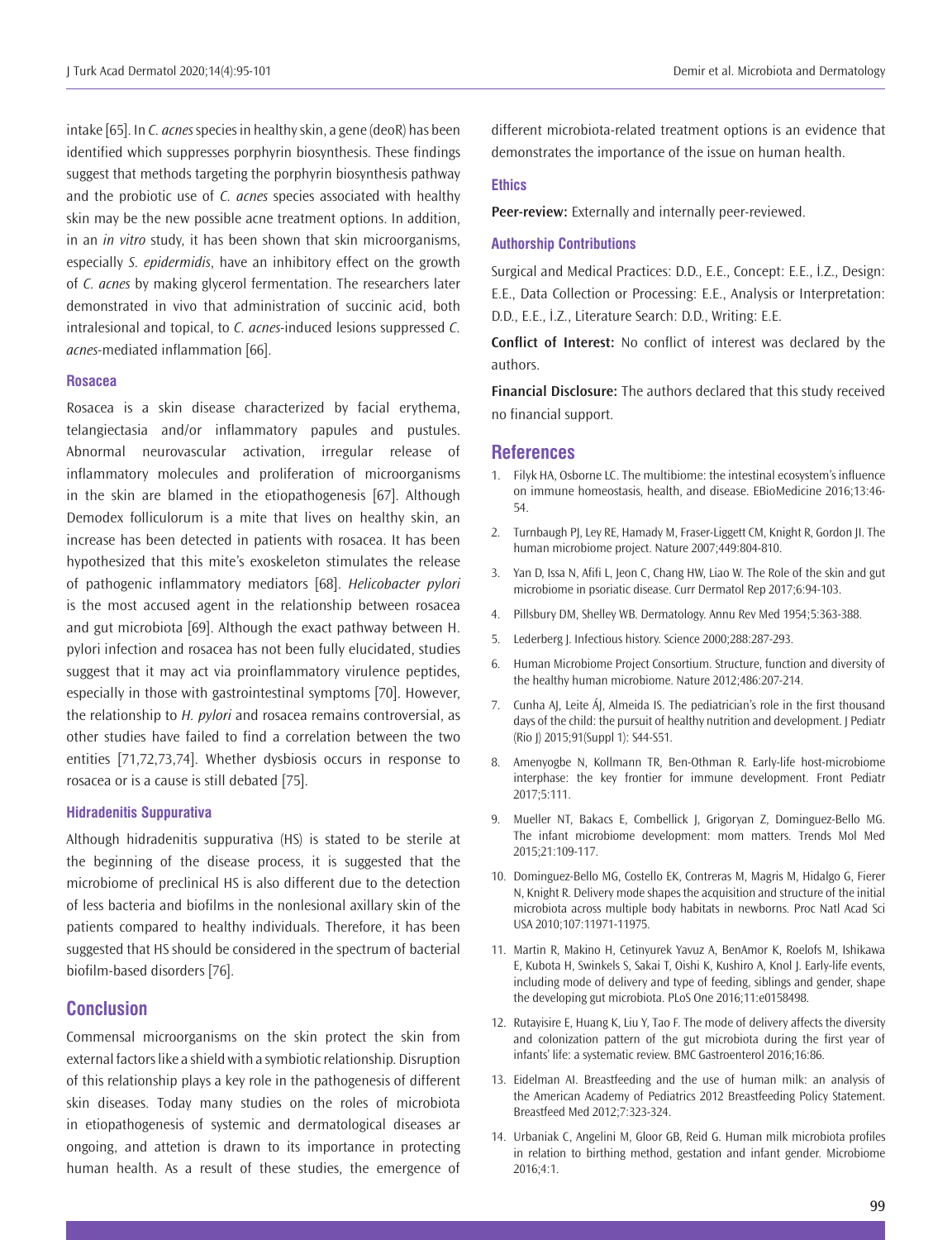- 15. Jost T, Lacroix C, Braegger C, Chassard C. Impact of human milk bacteria and oligosaccharides on neonatal gut microbiota establishment and gut health. Nutr Rev 2015;73:426-437.
- 16. Cogen AL, Nizet V, Gallo RL. Skin microbiota: a source of disease or defence? Br J Dermatol 2008;158:442-455.
- 17. Grice EA, Segre JA. The skin microbiome. Nat Rev Microbiol 2011;9:244-253.
- 18. Scharschmidt TC, Fischbach MA. What lives on our skin: ecology, genomics and therapeutic opportunities of the skin microbiome. Drug Discov Today Dis Mech 2013;10:e83-e89.
- 19. Grice EA, Kong HH, Conlan S, Deming CB, Davis J, Young AC, NISC Comparative Sequencing Program; Bouffard GG, Blakesley RW, Murray PR, Green ED, Turner ML, Segre JA. Topographical and temporal diversity of the human skin microbiome. Science 2009;324:1190-1192.
- 20. Grice EA, Segre JA. The skin microbiome. Nat Rev Microbiol 2011;9:244-253.
- 21. Nakatsuji T, Chiang HI, Jiang SB, Nagarajan H, Zengler K, Gallo RL. The microbiome extends to subepidermal compartments of normal skin. Nat Commun 2013;4:1431.
- 22. Findley K, Oh J, Yang J, Conlan S, Deming C, Meyer JA, Schoenfeld D, Nomicos E, Park M; NIH Intramural Sequencing Center Comparative Sequencing Program, Kong HH, Segre JA. Topographic diversity of fungal and bacterial communities in human skin. Nature 2013;498:367-370.
- 23. Lacey N, Kavanagh K, Tseng SC. Under the lash: Demodex mites in human diseases. Biochem (Lond) 2009;31:2-6.
- 24. Kong HH, Segre JA. Skin microbiome: looking back to move forward. J Invest Dermatol 2012;132:933-939.
- 25. Leyden JJ, McGinley KJ, Mills OH, Kligman AM. Age-related changes in the resident bacterial flora of the human face. | Invest Dermatol 1975;65:379-381.
- 26. Giacomoni PU, Mammone T, Teri M. Gender‐linked differences in human skin. J Dermatol Sci 2009;55:144-149.
- 27. Akaza N, Akamatsu H, Sasaki Y, Takeoka S, Kishi M, Mizutani H, Sano A, Hirokawa K, Nakata S, Matsunaga K. Cutaneous Malassezia microbiota of healthy subjects differ by sex, body part and season. J Dermatol 2010;37:786-792.
- 28. Staudinger T, Pipal A, Redl B. Molecular analysis of the prevalent microbiota of human male and female forehead skin compared to forearm skin and the influence of make‐up. J Appl Microbiol 2011;110:1381-1389.
- 29. Zapata HJ, Quagliarello VJ. The microbiota and microbiome in aging: potential implications in health and age-related diseases. J Am Geriatr Soc 2015;63:776-781.
- 30. Pochi PE, Strauss JS, Downing DT. Age-related changes in sebaceous gland activity. J Invest Dermatol 1979;73:108-111.
- 31. Holmes CJ, Plichta JK, Gamelli RL, Radek KA. Dynamic role of host stress responses in modulating the cutaneous microbiome: implications for wound healing and infection. Adv Wound Care (New Rochelle) 2015;4:24-37.
- 32. Nestle FO, Di Meglio P, Qin JZ, Nickoloff BJ. Skin immune sentinels in health and disease. Nat Rev Immunoly 2009;9:679-691.
- 33. Mann ER, Smith KM, Bernardo D, Al-Hassi HO, Knight SC, Hart AL. Review: Skin and the Immune System. J Clin Exp Dermatol Res (Special Issue) 2012;S2:1- 16.
- 34. Belkaid Y, Tamoutounour S. The influence of skin microorganisms on cutaneous immunity. Nat Rev Immunol 2016;16:353-366.
- 35. Suwanpradid J, Holcomb ZE, MacLeod AS. Emerging Skin T-Cell Functions in Response to Environmental Insults. J Invest Dermatol 2017;137:288-294.
- 36. Sanford JA, Gallo RL. Functions of the skin microbiota in health and disease. Semin Immunol 2013;25:370-377.
- 37. Scharschmidt TC, Vasquez KS, Truong HA, Gearty SV, Pauli ML, Nosbaum A, Gratz IK, Otto M, Moon JJ, Liese J, Abbas AK, Fischbach MA, Rosenblum MD. Wave of regulatory T cells into neonatal skin Mediates tolerance to commensal microbes. Immunity 2015;43:1011-1021.
- 38. Lai Y, Nardo AD, Nakatsuji T, Leichtle A, Yang Y, Cogen AL, Zi-Rong Wu, Hooper LV, Schmidt RR, von Aulock S, Radek KA, Huang CM. Commensal bacteria regulate TLR3-dependent inflammation following skin injury. Nat Med 2009;15:1377-1382.
- 39. Naik S, Bouladoux N, Linehan JL, Han SJ, Harrison OJ, Wilhelm C, Conlan S, Himmelfarb S, Byrd AL, Deming C, Quinones M, Brenchley JM, Kong HH, Tussiwand R, Murphy KM, Merad M, Segre JA, Belkaid Y. Commensaldendriticcell interaction specifies a unique protective skin immune signature. Nature 2015;520:104-108.
- 40. Naik, S, Bouladoux N, Wilhelm C, Molloy MJ, Salcedo R, Kastenmuller W, Deming C, Quinones M, Koo L, Conlan S, Spencer S, Hall JA, Dzutsev A, Kong H, Campbell DJ, Trinchieri G, Segre JA, Belkaid Y. Compartmentalized control of skin immunity by resident commensals. Science 2012;337:1115-1119.
- 41. Volz T, Skabytska Y, Guenova E, Chen KM, Frick JS, Kirschning CJ, Kaesler S, Röcken M, Biedermann T. Nonpathogenic bacteria alleviating atopic dermatitis inflammation induce IL-10-producing dendritic cells and regulatory Tr1 cells. J Invest Dermatol 2014;134:96-104.
- 42. Kashem SW, Igyarto BZ, Gerami-Nejad M, Kumamoto Y, Mohammed JA, Jarrett E, Drummond RA, Zurawski SM, Zurawski G, Berman J, Iwasaki AI, Brown GD, Kaplan DH. Candida albicans morphology and dendritic cell subsets determine T helper cell differentiation. Immunity 2015;42:356- 366.
- 43. Cho JS, Pietras EM, Garcia NC, Ramos RI, Farzam DM, Monroe HR, Magorien JE, Blauvelt A, Kolls JK, Cheung AL, Cheng G, Modlin RL, Miller LS. IL-17 is essential for host defense against cutaneous Staphylococcus aureus infection in mice. J Clin Invest 210;120:1762-1773.
- 44. Suwanpradid J, Holcomb ZE, MacLeod AS. Emerging Skin T-Cell Functions in Response to Environmental Insults. J Invest Dermatol 2017;137:288-294.
- 45. Belkaid Y, Hand T. Role of the microbiota in immunity and inflamation. Cell 2014;157;121-141.
- 46. Marrs T, Flohr C. The role of skin and gut microbiota in the development of atopic eczema. Br J Dermatol 2016;175(Suppl 2):13-18.
- 47. Hanski I, von Hertzen L, Fyhrquist N, Koskinen K, Torppa K, Laatikainen T, Karisola P, Auvinen P, Paulin L, Mäkelä MJ, Vartiainen E, Kosunen TU, Alenius H, Haahtela T. Environmental biodiversity, human microbiota, and allergy are interrelated. Proc Natl Acad Sci USA 2012;109:8334-8339.
- 48. Lambrecht BN, Hammad H. The immunology of the allergy epidemic and the hygiene hypothesis. Nat Immunol 2017;18:1076-1083.
- 49. Nakatsuji T, Chen TH, Two AM, Chun KA, Narala S, Geha RS, Hata TR, Gallo TL. Staphylococcus aureus exploits epidermal barrier defects in atopic dermatitis to trigger cytokine expression. | Invest Dermatol 2016;136:2192-2200.
- 50. Hirasawa Y, Takai T, Nakamura T, Mitsuishi K, Gunawan H, Suto H, Ogawa T, Wang XL, Ikeda S, Okumura K, Ogawa H. Staphylococcus aureus extracellular protease causes epidermal barrier dysfunction. J Invest Dermatol 2010;130:614-617.
- 51. Di Domenico EG, Cavallo I, Capitanio B, Ascenzioni F, Pimpinelli F, Morrone A, Ensoli F. Staphylococcus aureus and the cutaneous microbiota biofilms in the pathogenesis of atopic dermatitis. Microorganisms 2019;7:9.
- 52. Tauber M, Balica S, Hsu CY, Jean-Decoster C, Lauze C, Redoules D, Ogawa T, Wang XL, Ikeda S, Okumura K, Ogawa H. Staphylococcus aureus density on lesional and nonlesional skin is strongly associated with disease severity in atopic dermatitis. J Allergy Clin Immunol. 2016;137:1272-1274.
- 53. Penders J, Thijs C, van den Brandt PA, Kummeling I, Snijders B, Stelma F, Adams H, van Ree R, Stobberingh EE. Gut microbiota composition and